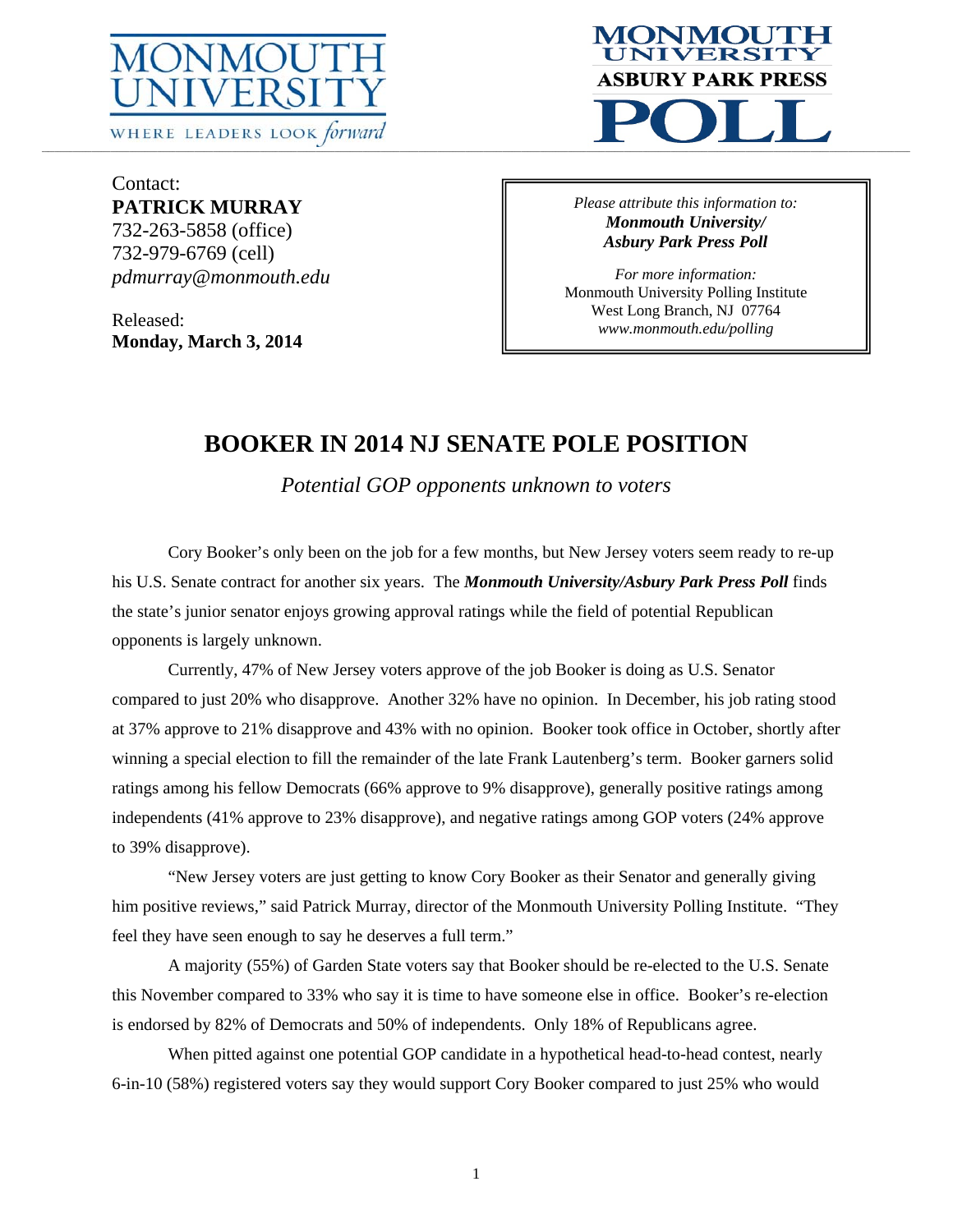vote for Murray Sabrin. The Ramapo College finance professor may be known to Garden State political junkies from prior runs in 1997 – when he garnered 5% of the vote as a Libertarian candidate for Governor – and in 2008 – when he placed third in the GOP primary for Senate. However, he is still unknown to most New Jersey voters. No more than 1-in-10 have an impression of Sabrin, which is currently 6% favorable to 3% unfavorable. This is not much different from voter opinion of Sabrin six years ago, when it was 4% favorable to 7% unfavorable.

 Sabrin's name recognition is no better or worse than other Republicans who intend to vie for Booker's seat. Only 7% of New Jersey voters have an opinion of Jeff Bell, who upset the state's last sitting GOP senator in the 1978 primary but ultimately lost the general election. Opinion of Bell is 4% favorable to 3% unfavorable. A similarly low number of voters have any opinion of other announced candidates, including Brian Goldberg (9%), Rich Pezzullo (9%), and Robert Turkavage (7%).

 Voter awareness of the Republican field stands in stark contrast to the incumbent. Currently, 49% have a favorable opinion of Cory Booker and 16% have an unfavorable one. These results are very similar to statewide New Jersey polls taken when Cory Booker served as mayor of Newark – 55% favorable to 9% favorable in February 2013 and 49% favorable to 13% unfavorable in September 2012.

 "In a race that pits Cory Booker against What's His Name, Booker is the odds on favorite," said Murray.

 The *Monmouth University/Asbury Park Press Poll* also found that Booker's senior colleague, Sen. Bob Menendez, garners positive job ratings from Garden State voters, 49% approve to 30% disapprove. This is relatively unchanged from his December rating of 47% approve to 27% disapprove.

 New Jersey voters continue to render a split decision on Pres. Barack Obama. Currently, 49% approve and 47% disapprove of the president's job performance. This is slightly, but not substantially, better than Obama's 44% positive to 50% negative rating last month and is very similar to his December rating of 47% positive to 47% negative.

 The *Monmouth University/Asbury Park Press Poll* was conducted by telephone with 690 New Jersey registered voters from February 19 to 23, 2014. This sample has a margin of error of  $\pm$  3.7 percent. The poll was conducted by the Monmouth University Polling Institute and originally published by the Asbury Park Press and its sister publications (Courier-Post, Courier News, Daily Journal, Daily Record, and Home News Tribune).

2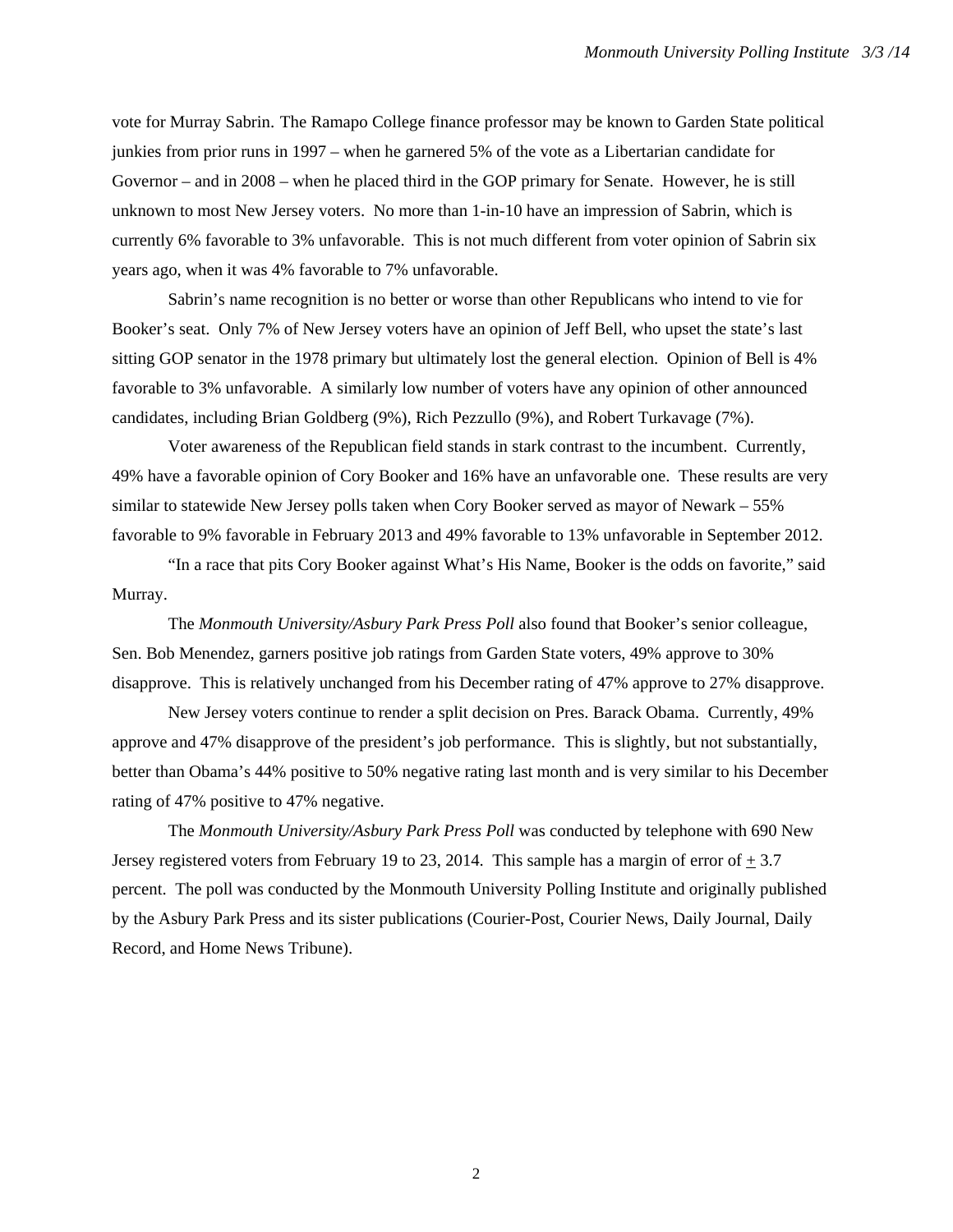## **DATA TABLES**

## *The questions referred to in this release are as follows:*

(\* Some columns may not add to 100% due to rounding.)

### 1. Do you approve or disapprove of the job Barack Obama is doing as president?

|                          |         |                  |      | <b>TOTAL</b> |       | PARTY ID |      |      | <b>GENDER</b> |        |       | AGE   | $\cdot$ $\cdot$ $\cdot$ $\cdot$ |       | <b>RACE</b>  |          |      |      |      |
|--------------------------|---------|------------------|------|--------------|-------|----------|------|------|---------------|--------|-------|-------|---------------------------------|-------|--------------|----------|------|------|------|
|                          |         |                  |      |              | Dem   | Ind      | Rep  |      | Male          | Female | 18-34 | 35-54 | $55+$                           | White | <b>Black</b> | Hispanic |      |      |      |
|                          | Approve |                  |      | 49%          | 79%   | 39%      | 14%  |      | 44%           | 53%    | 58%   | 44%   | 49%                             | 38%   | 84%          | 50%      |      |      |      |
|                          |         | Disapprove       |      | 47%          | 19%   | 52%      | 84%  |      | 53%           | 41%    | 36%   | 53%   | 46%                             | 57%   | 11%          | 45%      |      |      |      |
|                          |         | (VOL) Don't know |      | 5%           | 3%    | 8%       | 2%   |      | 4%            | 5%     | 6%    | 4%    | 5%                              | 5%    | 5%           | 5%       |      |      |      |
|                          |         |                  |      |              |       |          |      |      |               |        |       |       |                                 |       |              |          |      |      |      |
| <b>TREND: Registered</b> |         | Feb.             | Jan. | Dec.         | Sept. | April    | Feb. | Dec. | April         | Feb.   | Oct.  | Aug.  | May                             | Sept. | July         | April    | Feb. | Oct. | July |
| voters                   |         | 2014             | 2014 | 2013         | 2013  | 2013     | 2013 | 2012 | 2012          | 2012   | 2011  | 2011  | 2011                            | 2010  | 2010         | 2010     | 2010 | 2009 | 2009 |
| Approve                  |         | 49%              | 44%  | 47%          | 50%   | 55%      | 60%  | 58%  | 54%           | 51%    | 47%   | 52%   | 60%                             | 47%   | 51%          | 54%      | 53%  | 54%  | 59%  |
| Disapprove               |         | 47%              | 50%  | 47%          | 41%   | 42%      | 33%  | 35%  | 41%           | 42%    | 46%   | 39%   | 36%                             | 44%   | 42%          | 41%      | 38%  | 33%  | 29%  |
| (VOL) Don't know         |         | 5%               | 6%   | 6%           | 8%    | 2%       | 7%   | 6%   | 5%            | 6%     | 7%    | 9%    | 4%                              | 9%    | 6%           | 5%       | 9%   | 14%  | 12%  |
| Unwtd N                  |         | 690              | 470  | 698          | 674   | 694      | 697  | 726  | 692           | 709    | 693   | 730   | 725                             | 726   | 747          | 719      | 716  | 785  | 792  |

#### [*QUESTIONS 2 AND 3 WERE ROTATED*]

#### 2. Do you approve or disapprove of the job Bob Menendez is doing as United States Senator?

|                                  |                  |                  | <b>TOTAL</b>     | . .           | PARTY ID         |               | <b>GENDER</b>    |                 |       | <b>AGE</b>     |             |              | <b>RACE</b>     |                 |                 |
|----------------------------------|------------------|------------------|------------------|---------------|------------------|---------------|------------------|-----------------|-------|----------------|-------------|--------------|-----------------|-----------------|-----------------|
|                                  |                  |                  |                  | Dem           | Ind              | Rep           | Male             | Female          | 18-34 | 35-54          | $55+$       | White        | <b>Black</b>    | <b>Hispanic</b> |                 |
|                                  | Approve          |                  | 49%              | 68%           | 42%              | 27%           | 50%              | 48%             | 63%   | 42%            | 48%         | 43%          | 62%             | 56%             |                 |
|                                  | Disapprove       |                  | 30%              | 12%           | 37%              | 46%           | 36%              | 24%             | 22%   | 32%            | 32%         | 36%          | 14%             | 24%             |                 |
|                                  | (VOL) Don't know |                  | 21%              | 20%           | 21%              | 27%           | 14%              | 28%             | 15%   | 26%            | 20%         | 22%          | 24%             | 19%             |                 |
|                                  |                  |                  |                  |               |                  |               |                  |                 |       |                |             |              |                 |                 |                 |
| TREND: Reaistered<br>voters only |                  | February<br>2014 | December<br>2013 | April<br>2013 | February<br>2013 | April<br>2012 | February<br>2012 | October<br>2011 |       | August<br>2011 | Mav<br>2011 | July<br>2010 | October<br>2008 | April<br>2008   | Januarv<br>2008 |
| Approve                          |                  | 49%              | 47%              | 44%           | 41%              | 40%           | 41%              | 43%             |       | 38%            | 46%         | 38%          | 34%             | 41%             | 37%             |
| Disapprove                       |                  | 30%              | 27%              | 38%           | 31%              | 25%           | 26%              | 29%             |       | 33%            | 28%         | 33%          | 25%             | 31%             | 25%             |
| (VOL) Don't know                 |                  | 21%              | 26%              | 18%           | 28%              | 35%           | 33%              | 28%             |       | 29%            | 26%         | 29%          | 41%             | 28%             | 37%             |
| Unwtd N                          |                  | 690              | 698              | 694           | 697              | 692           | 709              | 693             |       | 730            | 725         | 747          | 900             | 720             | 698             |

#### 3. Do you approve or disapprove of the job Cory Booker is doing as United States Senator?

|                   | <b>TOTAL</b> |     | <b>PARTY ID</b> |     |      | GENDER |       | AGE   |       |       | RACE         |          |
|-------------------|--------------|-----|-----------------|-----|------|--------|-------|-------|-------|-------|--------------|----------|
|                   |              | Dem | Ind             | Rep | Male | Female | 18-34 | 35-54 | $55+$ | White | <b>Black</b> | Hispanic |
| Approve           | 47%          | 66% | 41%             | 24% | 48%  | 47%    | 60%   | 47%   | 40%   | 42%   | 62%          | 51%      |
| <b>Disapprove</b> | 20%          | 9%  | 23%             | 39% | 24%  | 17%    | 22%   | 21%   | 18%   | 21%   | <b>22%</b>   | 22%      |
| (VOL) Don't know  | 32%          | 25% | 36%             | 37% | 28%  | 36%    | 18%   | 32%   | 41%   | 37%   | 16%          | 27%      |

| TREND: Registered<br>voters only | February<br>2014 | December<br>2013 |
|----------------------------------|------------------|------------------|
| Approve                          | 47%              | 37%              |
| Disapprove                       | <b>20%</b>       | 21%              |
| (VOL) Don't know                 | 32%              | 43%              |
| Unwtd N                          | 690              | 698              |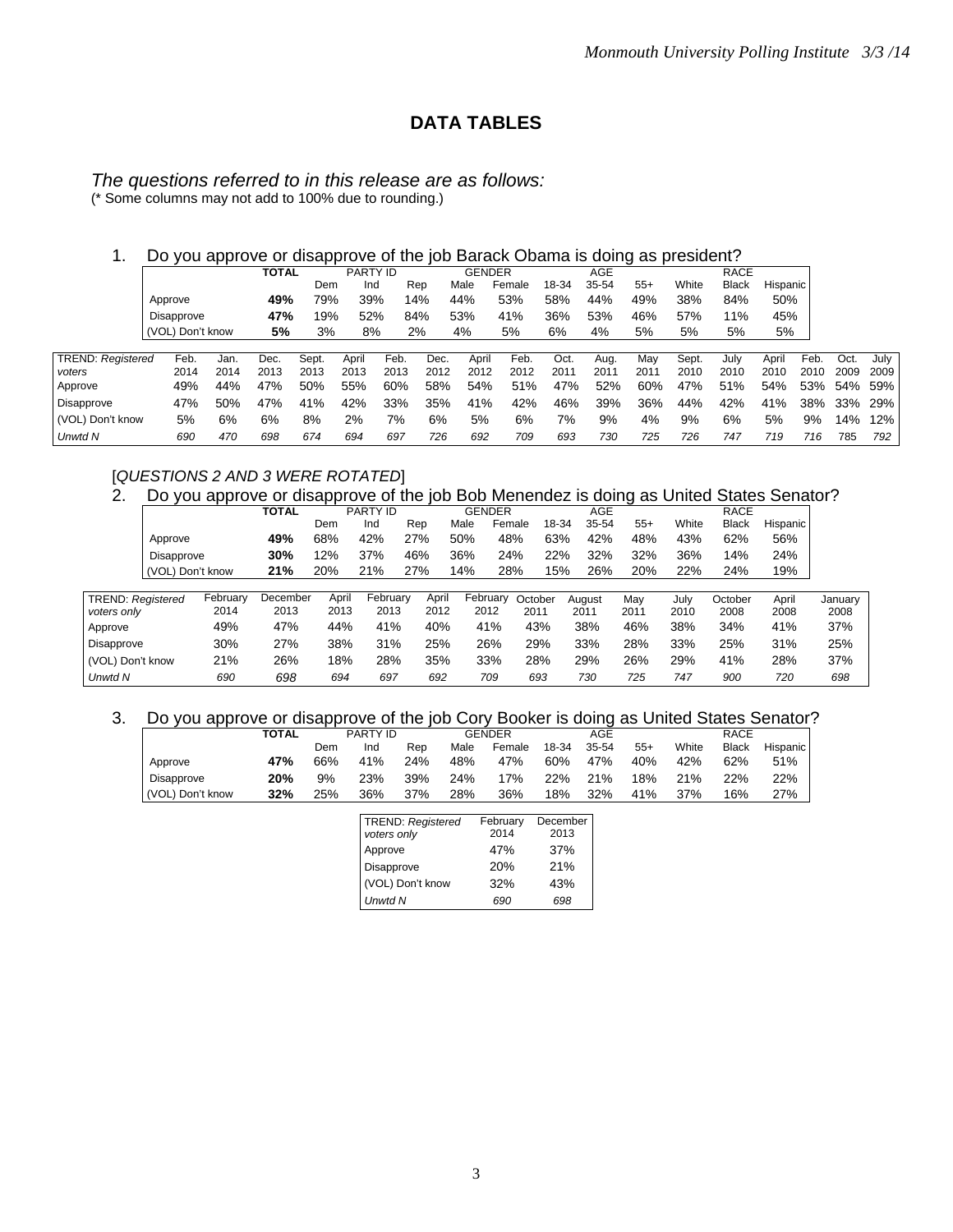4. Is your general impression of the following people favorable or unfavorable, or do you have no opinion of them? [*NAMES WERE ROTATED*]

|             | <b>TOTAL</b> |     | <b>PARTY ID</b>                                                     |     |                                | <b>GENDER</b> |                                | AGE                              |       |       | <b>RACE</b>  |          |
|-------------|--------------|-----|---------------------------------------------------------------------|-----|--------------------------------|---------------|--------------------------------|----------------------------------|-------|-------|--------------|----------|
|             |              | Dem | Ind                                                                 | Rep | Male                           | Female        | 18-34                          | 35-54                            | $55+$ | White | <b>Black</b> | Hispanic |
| Favorable   | 49%          | 65% | 44%                                                                 | 27% | 48%                            | 49%           | 60%                            | 43%                              | 48%   | 45%   | 62%          | 50%      |
| Unfavorable | 16%          | 6%  | 16%                                                                 | 33% | 20%                            | 13%           | 16%                            | 15%                              | 16%   | 18%   | 16%          | 11%      |
| No opinion  | 36%          | 28% | 40%                                                                 | 40% | 31%                            | 39%           | 24%                            | 41%                              | 36%   | 37%   | 22%          | 38%      |
|             |              |     | <b>TREND: Registered</b><br>voters only<br>Favorable<br>Unfavorable |     | February<br>2014<br>49%<br>16% |               | February<br>2013*<br>55%<br>9% | September<br>2012*<br>49%<br>13% |       |       |              |          |

No opinion 36% 36% 38% *Unwtd N 690 697 715* 

*\* Prior questions stated "Newark Mayor Cory Booker"* 

#### B. Murray Sabrin

|             | <b>TOTAL</b> |     | <b>PARTY ID</b> |     |      | <b>GENDER</b> |       | AGE   |       |       | RACE         |                 |
|-------------|--------------|-----|-----------------|-----|------|---------------|-------|-------|-------|-------|--------------|-----------------|
|             |              | Dem | Ind             | Rep | Male | Female        | 18-34 | 35-54 | $55+$ | White | <b>Black</b> | <b>Hispanic</b> |
| Favorable   | 6%           | 8%  | 7%              | 3%  | 8%   | 5%            | 7%    | 5%    | 7%    | 4%    | 15%          | 6%              |
| Unfavorable | 3%           | 3%  | 4%              | 3%  | 5%   | 2%            | 2%    | 4%    | 3%    | 4%    | 3%           | 4%              |
| No opinion  | 90%          | 90% | 89%             | 95% | 87%  | 93%           | 90%   | 91%   | 90%   | 92%   | 82%          | 90%             |

| <b>TREND: Registered</b> | February   | April      |
|--------------------------|------------|------------|
| voters only<br>Favorable | 2014<br>6% | 2008<br>4% |
| Unfavorable              | 3%         | 7%         |
| No opinion               | 90%        | 88%        |
| <b>Unwtd N</b>           | 690        | 720        |

# [*QUESTIONS 4C THROUGH 4F WERE ASKED OF A RANDOM HALF-SAMPLE: moe= + 5.3%*]

C. Jeff Bell

|             | <b>TOTAL</b> |     | <b>PARTY ID</b> |     |      | GENDER |       | AGE   |       |
|-------------|--------------|-----|-----------------|-----|------|--------|-------|-------|-------|
|             |              | Dem | Ind             | Rep | Male | Female | 18-34 | 35-54 | $55+$ |
| Favorable   | 4%           | 6%  | 3%              | 5%  | 5%   | 4%     | 5%    | 5%    | 4%    |
| Unfavorable | 3%           | 4%  | 3%              | 2%  | 2%   | 4%     | 1%    | $1\%$ | 7%    |
| No opinion  | 93%          | 91% | 93%             | 93% | 93%  | 92%    | 94%   | 94%   | 90%   |

#### D. Robert Turkavage

|             | <b>TOTAL</b> |     | PARTY ID |     |       | <b>GENDER</b> |       | AGE   |       |
|-------------|--------------|-----|----------|-----|-------|---------------|-------|-------|-------|
|             |              | Dem | Ind      | Rep | Male  | Female        | 18-34 | 35-54 | $55+$ |
| Favorable   | 5%           | 2%  | 6%       | 7%  | 4%    | 5%            | 12%   | 4%    | 2%    |
| Unfavorable | 2%           | 2%  | 2%       | 0%  | $1\%$ | 2%            | $1\%$ | 0%    | 4%    |
| No opinion  | 94%          | 96% | 92%      | 92% | 94%   | 93%           | 87%   | 96%   | 94%   |

#### E. Brian Goldberg

|             | <b>TOTAL</b> |     | PARTY ID |     |      | <b>GENDER</b> |       | AGE   |       |
|-------------|--------------|-----|----------|-----|------|---------------|-------|-------|-------|
|             |              | Dem | Ind      | Rep | Male | Female        | 18-34 | 35-54 | $55+$ |
| Favorable   | 5%           | 8%  | 4%       | 2%  | 6%   | 4%            | 9%    | 5%    | 3%    |
| Unfavorable | 4%           | 4%  | 5%       | 0%  | 5%   | 2%            | 6%    | 6%    | 0%    |
| No opinion  | 91%          | 88% | 90%      | 98% | 88%  | 93%           | 86%   | 90%   | 97%   |

### F. Rich Pezzullo

|             | <b>TOTAL</b> |     | PARTY ID |     |      | <b>GENDER</b> |       | AGE   |       |
|-------------|--------------|-----|----------|-----|------|---------------|-------|-------|-------|
|             |              | Dem | Ind      | Rep | Male | Female        | 18-34 | 35-54 | $55+$ |
| Favorable   | 5%           | 7%  | 5%       | 2%  | 7%   | 3%            | 7%    | 6%    | 3%    |
| Unfavorable | 4%           | 3%  | 5%       | 3%  | 6%   | 2%            | 6%    | 5%    | 2%    |
| No opinion  | 91%          | 90% | 90%      | 95% | 87%  | 95%           | 87%   | 90%   | 95%   |